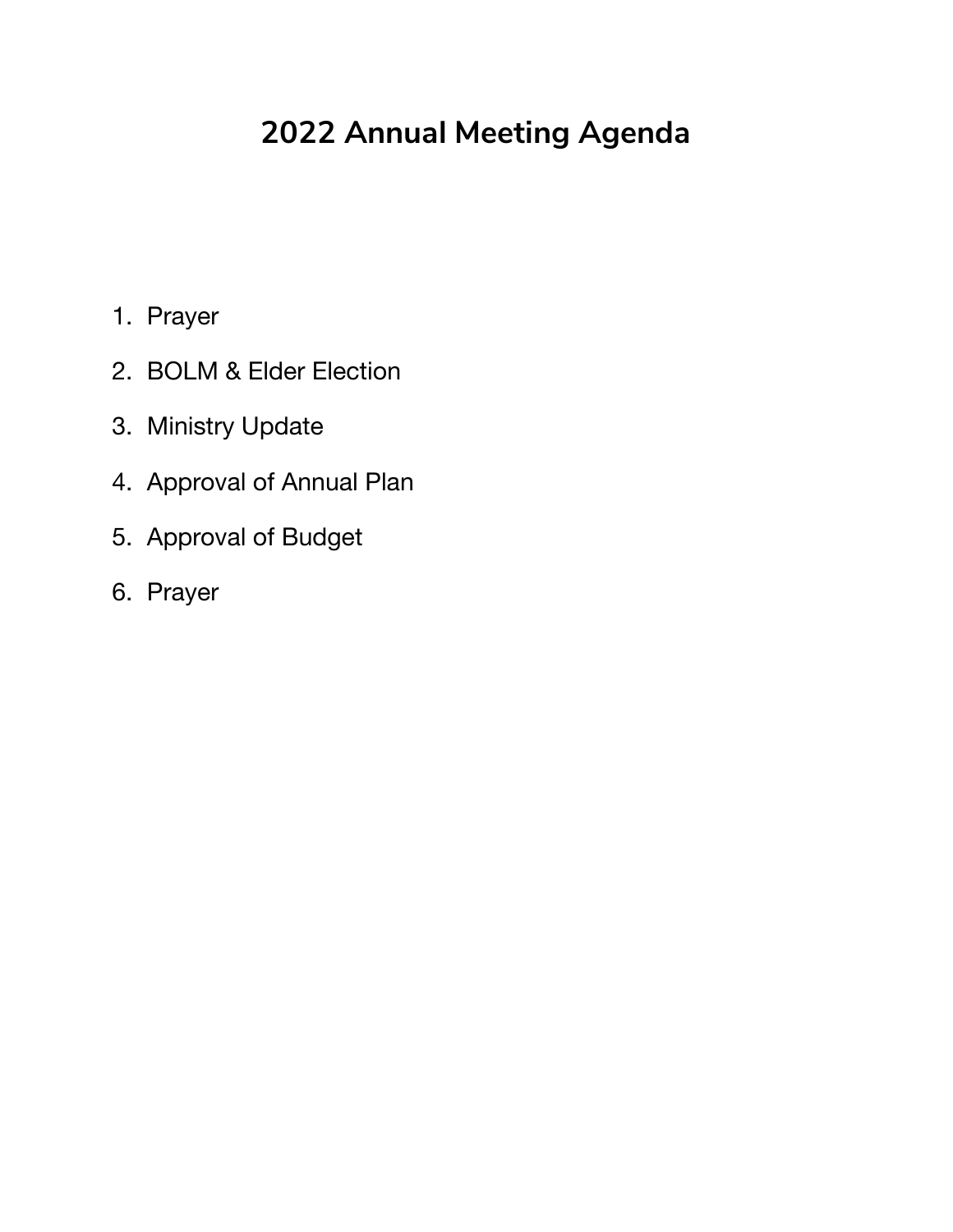### **Board of Lay Ministry & Elder Election**

### **Board of Lay Ministry**

*Choose 2*

\_\_\_\_ Matthew Murphy

\_\_\_\_ Terry Thomas

### **Board of Elders**

*Indicate YES or NO for each candidate. New Candidates underlined.*

|                       | YES | <b>NO</b> |
|-----------------------|-----|-----------|
| Dave Grau             |     |           |
| Todd Larkin (Head)    |     |           |
| Dan Lutes             |     |           |
| Mike Lynn             |     |           |
| <u>Jim Otis</u>       |     |           |
| <b>Ryan Smith</b>     |     |           |
| Dave Thieman          |     |           |
| <b>Todd Versemann</b> |     |           |
| Gregg Wilhelm         |     |           |
| <b>Scott Williams</b> |     |           |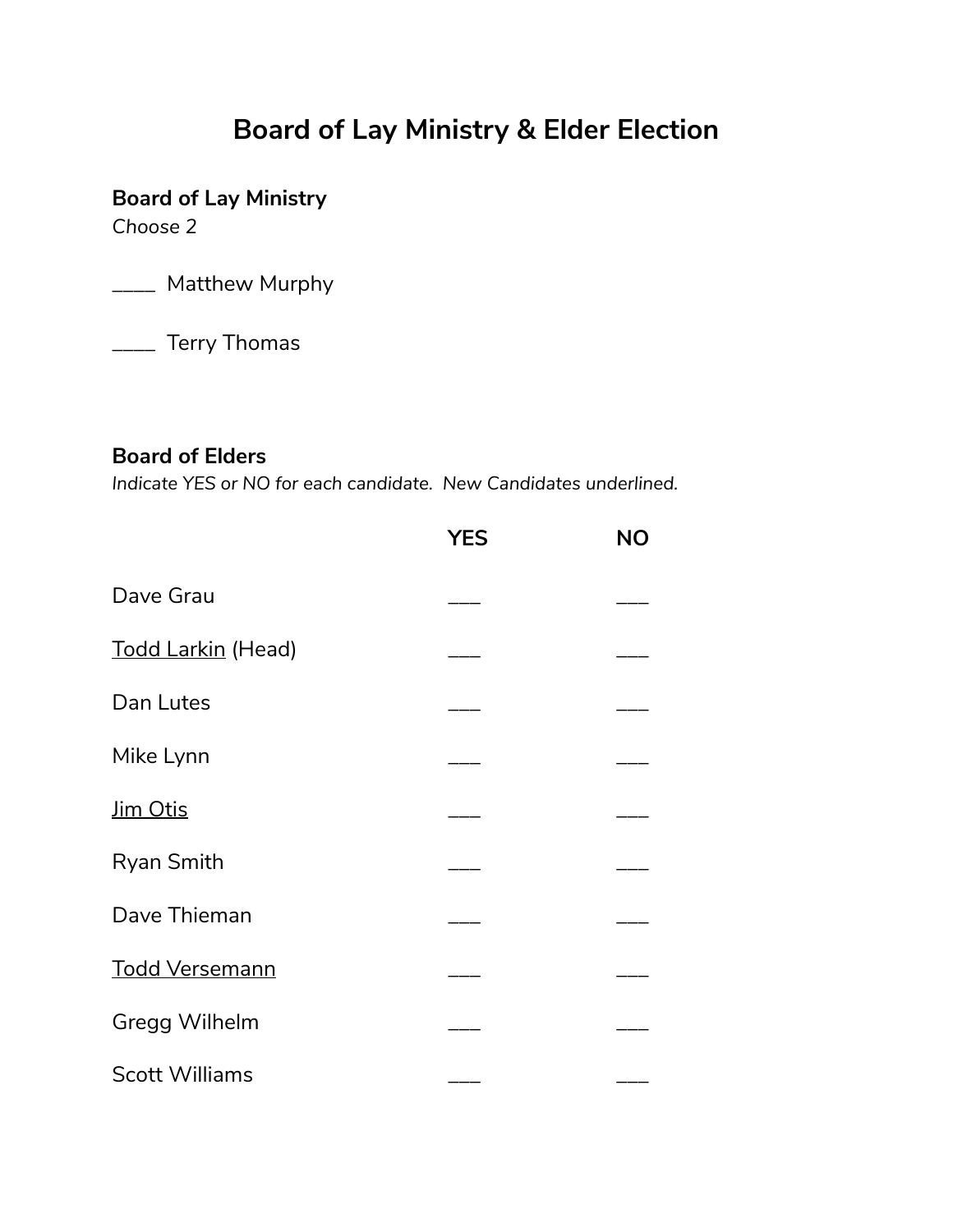## MESSIAH **2022-2023 ANNUAL MINISTRY PLAN**

### *Our Next Step*

Over the last two ministry years, Messiah unveiled our renewed vision and values to our church community. Our vision is to be a church that is FOR St. Charles. Our values are five-fold:

### SAVED FOUND PEOPLE FIND PEOPLE PFOPLF **FAITH &** LIFE IS BETTER REAL LIFF **CONNECTED** THE FAITH OF THE NEXT GENERATION MATTERS NOW

### **OUR NEXT STEP**

With our vision clarified and our values being embraced, Messiah is ready for our next step — a process that is entwined with the next steps of individuals in our church community. We have identified and put into practice a discipleship model that meets people where they are and motivates them to maintain movement as they journey in their faith.

Over the past year, Messiah has experienced an uptick of people of all ages in our community expressing an interest in our church — including many young families. We feel blessed that our ministry is reaching a demographic that includes the next generation.

To make the most of our growth, we will focus our 2022-23 ministry on three core areas:

1. **Teaching people to identify where they are and how they can take their next step.**  From stepping into our building for the first time, serving on a ministry team, or leading a Community Group, there are many different levels of participation for individuals desiring to get more involved with their church. Messiah wants to ensure that people are given the resources and guidance to succeed where they choose to get involved. We will accomplish this through teaching and communication aimed at both the macro and micro levels. Church-wide, we will communicate how one can get engaged (e.g., worship, service, giving, etc.). Individually, we will follow-up with those who express an interest in an area of ministry to assure they do not "fall through the cracks." To this end, we have established a visual process by which both new and actively involved people in our community can grow in their faith with our guidance.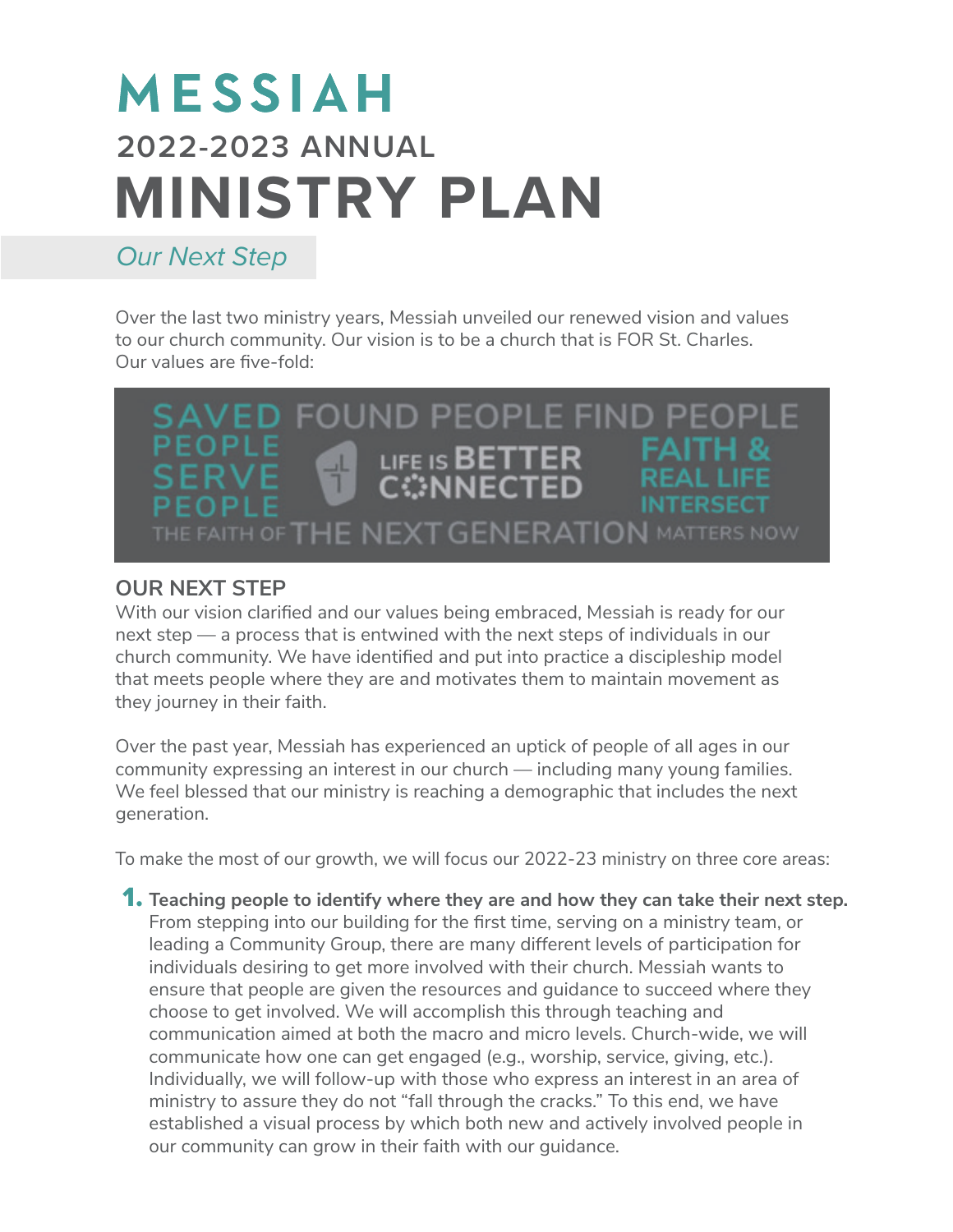

### **Spotlighting our kids and student ministry environments.**  2.

One of Messiah's five core values is "The Faith of the Next Generation Matters Now." We believe that leading the next generation to an authentic, everyday faith is something that *everyone* who calls Messiah their church home is tasked with carrying out. We are allocating additional resources to "NextGen" ministry and challenging our church family to get behind it with their time and treasure. This summer we will launch an exciting initiative to get commitments from 65 leaders to ensure that the faith of the next generation gets the prioritization it needs to flourish.

### **Ensuring our physical campus effectively serves Messiah's ministry in the future.** 3.

Messiah will begin work with an architectural consulting firm to establish a master campus plan. This process could result in a building process in the future. As our ministry evolves, we are becoming acutely aware of the limitations that our current campus footprint imposes on how we do ministry now and in the future. We will communicate the results of this process when it is complete.